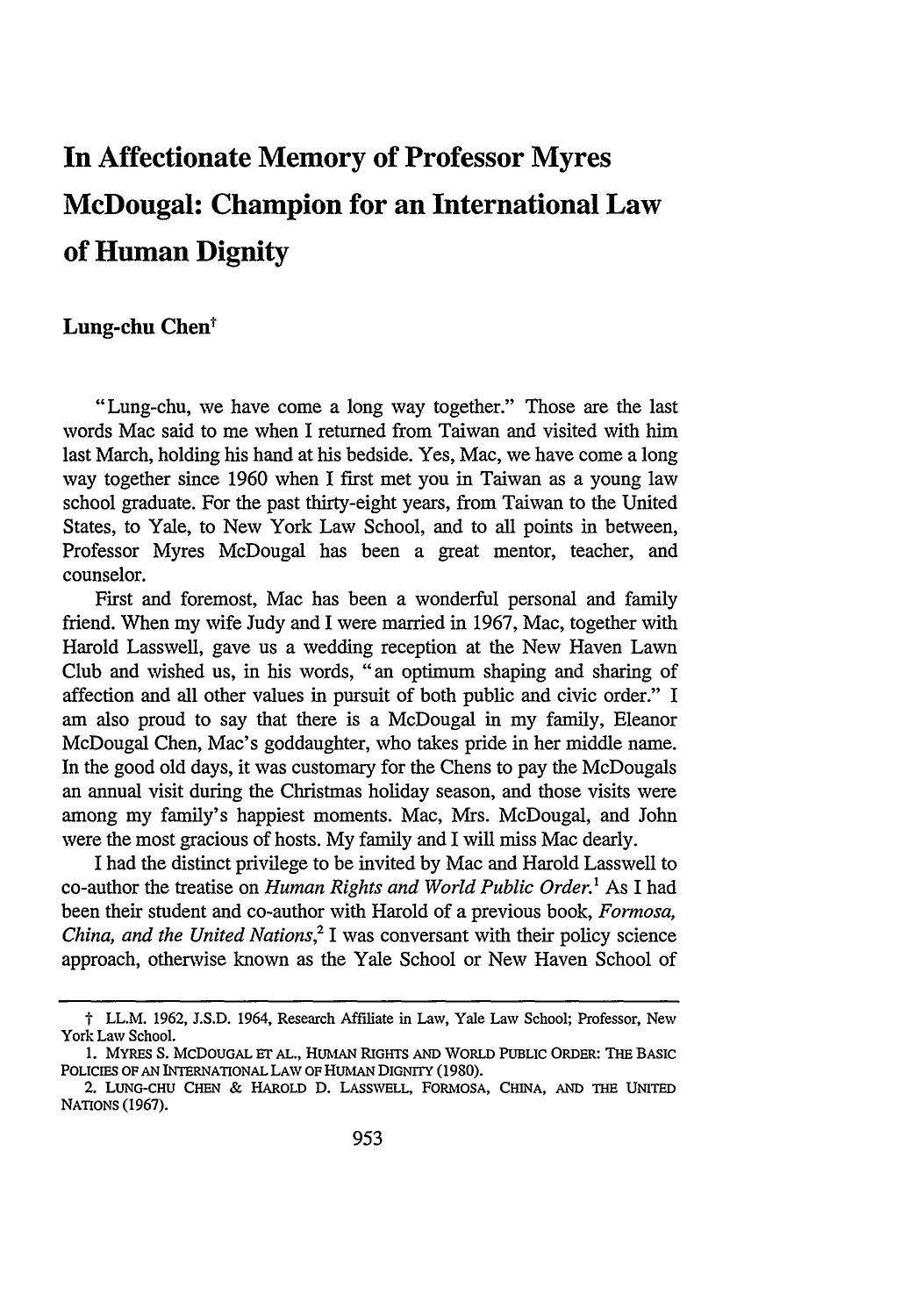International Law. Writing the human rights book with them has been a central part of my professional life. It was an experience that transformed me.

I would like to describe briefly the state of the art at the time we began the human rights project nearly three decades ago: how Myres McDougal conceived the project, his goals, the method he employed, and the impact it has had on subsequent scholarship and on the international protection of human rights.

When we began to survey the field at that time, we were struck by the inadequacies that were plainly apparent in the existing human rights literature. Mac characterized it as "simple intellectual confusion." The concept of human rights was often left obscure or simply taken for granted without any discussion at all. Little effort had been made to create a comprehensive map of the totality of human rights, and there had been little discussion of the detailed content of particular rights. Some of the writings were highly anecdotal and emotive. The principal focus of this vast and confused literature had been what was called the problem of implementation. Even with this problem, however, the range of alternatives considered had been highly partial and fragmented. Most recommendations for improvement in implementation had been upon isolated features of rule and procedure. They ignored the processes of authoritative decision and effective power which impacted all changes in rules and procedures. In addition, there was a conspicuous lack of a systematic problem-solving approach that would employ all relevant intellectual skills. And finally, the subject of human rights was particularly challenging because of multiculturalism and profound philosophical, religious, and political cleavages in the world community.

To confront this challenge, McDougal wanted to provide a comprehensive intellectual framework of inquiry that simply could not be achieved by the arbitrary groupings of subject topics in the traditional fashion, or by anecdotal, emotive approaches. He wanted to undertake a systematic, philosophical reconsideration of the goals of human dignity. He wanted to specify human rights by identifying empirically referential claims for the protection and fulfillment of values. Values are preferred eventswhat people cherish. The content of human rights is, in essence, the shaping and sharing of all values-respect, power, enlightenment, well-being, wealth, skill, affection, and rectitude.

For each claim, in his customary fashion, Mac wanted to clarify community goals, to survey trends of past decision and practice, to analyze conditioning factors, to project likely patterns of future development, and to invent and recommend alternatives for improvement. Mac conceived human rights broadly. He underscored the interdependence of all human rights. He systematically spelled out the preferred community policy for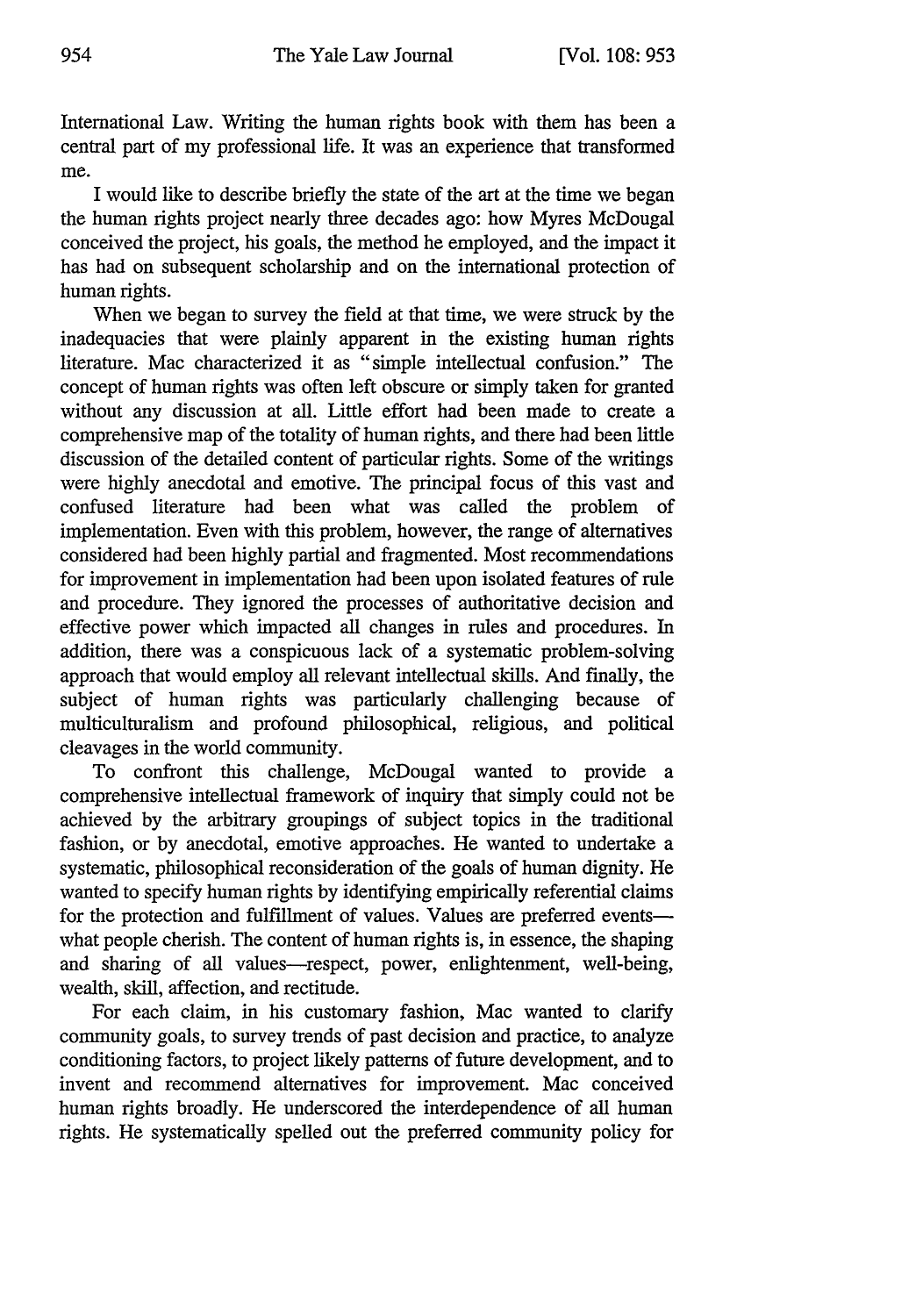each claim. He devised the principles of content and procedure as guides for resolving conflicting claims for protection and fulfillment of values. He related the measures of implementation to the world constitutive process of authoritative decision and to effective global power process. And he emphasized the dynamic interplay of international law and politics.

The volume that I had the privilege of working on, and which Mac has bequeathed to us, stands as the most systematic and intellectually rigorous treatment of international human rights law. The first half of the volume, as described above, sets forth a general framework for dealing systematically with all human rights, and the second half is concerned with the *respect* value.

Mac believed that respect was the core value of human rights. This core value concerns the honoring of "each other's freedom of choice about participation in other value processes." Thus respect entails the freedom of choice that is inherent in the dignity and worth of every human being, equality in both the positive and negative sense, and recognition for contributing to the common interest. Claims about participation in different value processes, asserted with varying degrees of intensity, occupy a central place in the defense and fulfillment of human rights.

In keeping with his grand vision and design, Mac had hoped to produce eight volumes on human rights, elaborating in detail each of the eight values: respect, power, enlightenment, well-being, wealth, skill, affection, and rectitude. I only wish I had eight lives!

Mac practiced what he preached. The human rights book meant so much to him because it afforded him the opportunity to develop the overriding concept of human dignity that was central to his commitment and jurisprudence for a free society. He worked on the treatise day and night: We met at his office almost daily—weekends included. There was a time he and I called each other "the slave driver." We discontinued that affectionate indulgence after completing the section on the eradication of slavery and its equivalent practices. Mac always worked with passion, especially in connection with the topic of age-based discrimination. He was emphatic in his conviction that mandatory retirement based on the calendar year was simply barbaric. The chapter on "The Protection of the Aged from Discrimination" is the eloquent testimony to this conviction.<sup>3</sup>

This year humankind is commemorating the fiftieth anniversary of the Universal Declaration of Human Rights.<sup>4</sup> Fifty years ago, the adoption of the Universal Declaration by the United Nations General Assembly set off within the United States a violent reaction led by the then-President of the American Bar Association. Myres McDougal, as an early human rights

*<sup>3.</sup> See* **MCDOUGAL,** *supra* note **1,** at **779-96.**

<sup>4.</sup> **G.A.** Res. **217 A (111), U.N.** GAOR **3d** Sess., **U.N.** Doc. **A/810** (1948).